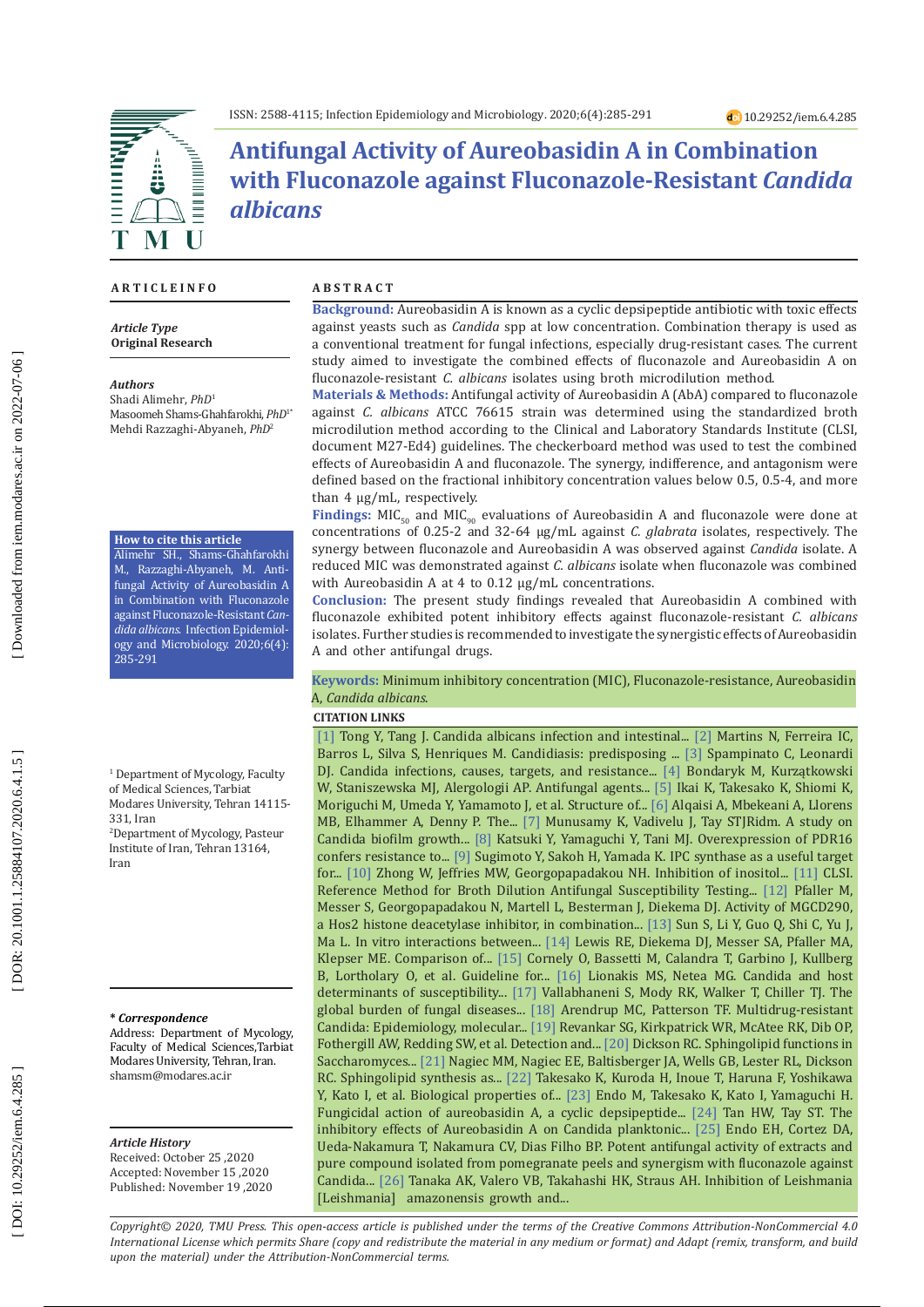### **Introduction**

*C. albicans* is one of the most frequent nosocomial pathogens that cause a variety of disorders, including skin and mucosal infections requiring simple treatment or even systemic life-threatening candidiasis, especially in immunocompromised patients  $[1-2]$ . Although the prevalence of candidiasis infection is increasing, there are limited therapeutic options available for life-threatening cases of this infection. Furthermore, the increased resistance of *Candida* species to these available antifungal drugs has brought about major concerns [3]. Azoles, including fluconazole (FLC), are among the most common antifungal drugs frequently used for mucosal and superficial candidiasis. Previous studies have shown that FLC has the same efficacy as Amphotericin B in the treatment of candidemia in patients without neutropenia<sup>[4]</sup>. Recently, Azoles have been more commonly used as the first-line treatment in clinics since the usual form of Amphotericin B is toxic, and its new lipidic form is expensive. Another antifungal agent that could be considered in this regard is Aureobasidin A, which has been shown to be highly active in vitro against many pathogens [5], including *Toxoplasma gondii*  [6]*, Candida spp.* [7], *Saccharomyces cerevisiae* [8], *Cryptococcus neoformans* [12], *Leishmania [Leishmania] amazonensis* [22], *Blastomyces dermatitidis, Histoplasma capsulatum* [12], and some *Aspergillus spp.* [9,10]. This compound was found to be fungicidal and exhibit inhibitory activity against inositol phosphorylceramide synthase, a major enzyme required for<br>the synthesis of sphingolipid inositol sphingolipid inositol  $phosphorylceramide$ <sup>[5, 10]</sup>.

 Finding a safe antifungal compound with high efficacy and low toxicity seems to be essential for the treatment of *C. albicans*  infection. Although various studies have been performed to explore and evaluate the safety of new antifungal agents, available data about the antifungal activity of Aureobasidin A is scarce.

**Obiectives:** The current study aimed to investigate the combined effects of fluconazole and Aureobasidin A on fluconazole-resistant *C. albicans* isolates using the checkerboard microdilution method.

### **Materials and Methods**

**Fungal strain:** In the present study, the standard isolate of fluconazole-resistant *C*. *albicans* ATCC 76615 was obtained from the Fungi Culture Collection of Pasteur Institute of Iran (http://www.pasteur.ac.ir) and characterized using standard molecular methods.

**Compounds and drugs:** Aureobasidin A was obtained from Takara Bio Laboratories (CAT No. 630499), USA. The drug powder of fluconazole was purchased from Pfizer Co. and Himedia Laboratories, Mumbai, India. Fluconazole stock solution was prepared in 1 % (v/v) DMSO (Sigma, Germany) and stored at −20 °C. Aureobasidin A stock solution was diluted in 1 % (v/v) pure methanol and stored at 4 °C until used.

**Antifungal susceptibility assay and synergy:**  The minimum inhibitory concentration (MIC) of Aureobasidin A was initially screened against *C*. *albicans* strains using broth microdilution method according to CLSI (Clinical and Laboratory Standards Institute document M27-Ed4) guidelines  $[11]$ . The overnight grown cultures were diluted to 2.5× 10 3 cells/mL in RPMI 1640 medium without bicarbonate and with L-glutamine, buffered to pH 7.0 by morpholinepropanesulfonic acid (MOPS). Then 100 μL of two-fold serial diluted concentrations of Aureobasidin A in RPMI media (ranging from 16−0.031 μg/mL) and 100 μL of cell suspension in RPMI were added into each well of MTP and incubated at 35 °C for 48 hrs. The lowest concentration inhibiting the growth of fungal cells was considered as

DOI: 10.29252/iem.6.4.285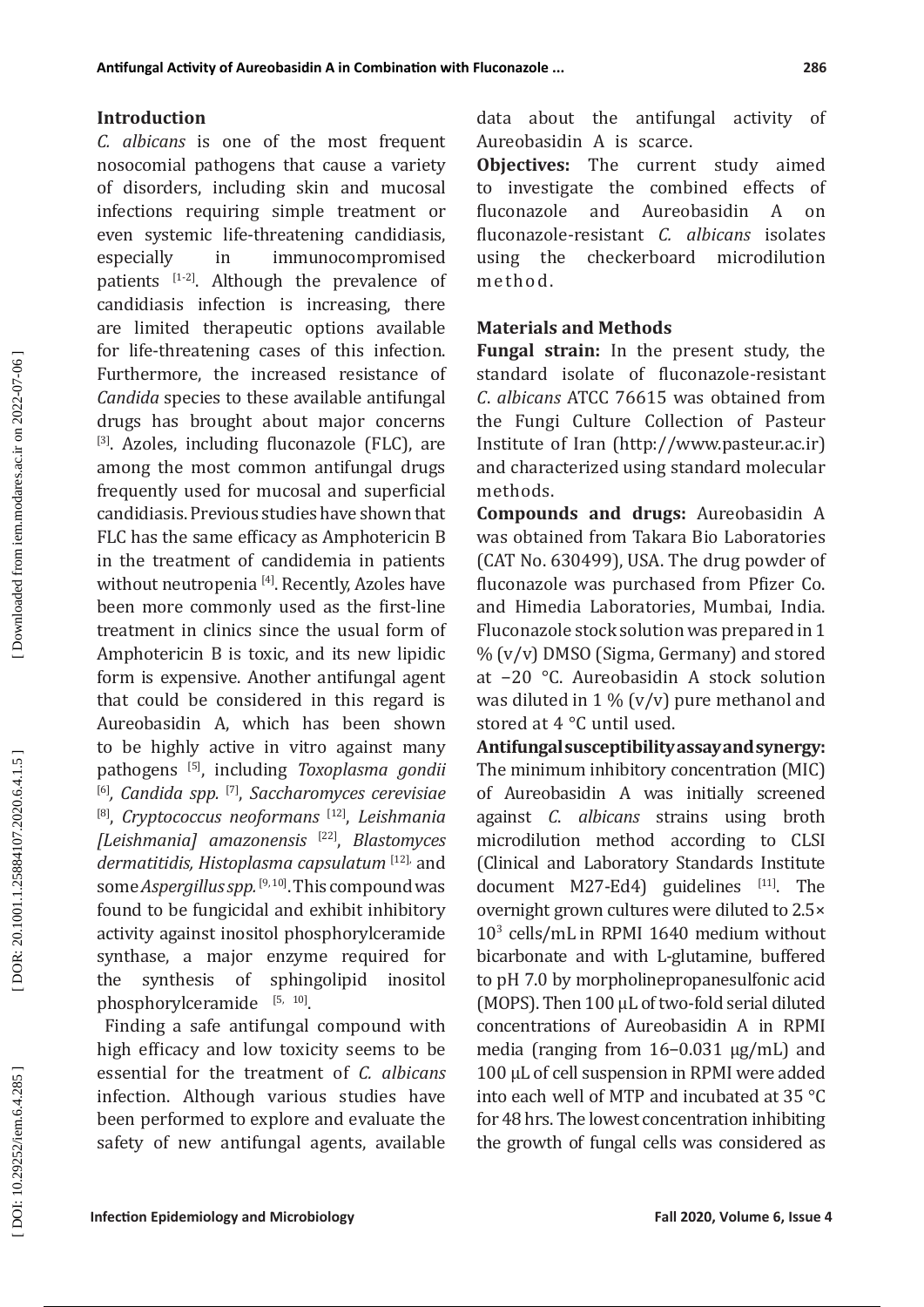# the MIC [11].

Fluconazole at different concentrations ranging from 0.125 to 64 μg/mLwas tested as drug control. The RPMI medium with fungal cells was also used as drug-free control. The  $MIC<sub>50</sub>$  and  $MIC<sub>90</sub>$  values were represented as the concentrations of fluconazole and Aureobasidin A that could inhibit 50 and 90 percent of the isolates based on the visible growth compared to control  $[11]$ .

As previously demonstrated in the Clinical Microbiology Procedures Handbook, two-dimensional checkerboard procedure was used to test the combined effects of Aureobasidin A and fluconazole [12]. To acquire effective concentrations of antifungal agents in combination, different concentrations of each antifungal agent were used. A total volume of 50 μL of each Aureobasidin A and fluconazole at different concentrations was added to the Columns 1 to 7 and Rows A to G. Following the addition of 100 μL of inoculum, the plates were incubated at 35 °C for 48 hrs, and the MIC endpoints were determined for the

combinations of these agents as explained above for each agent tested separately.

The fractional inhibitory concentration (FIC) was calculated to assess the interaction between the drugs used in combination by the following equation:  $FIG = FIC_a + FIC$  $a \sim a$  b  $= C_a^{\text{comb}}/MIC_a^{\text{ alone}} + C_b^{\text{comb}}/MIC_b^{\text{ alone}}$  Where  $MICa<sub>a</sub>$ <sup>alone</sup> and MIC<sub>b</sub><sup>alone</sup> are the MICs of drugs a b (a: (Aureobasidin A and b: fluconazole) when act alone, and  $C_{a}^{comb}$  and  $C_{b}^{comb}$  are the effective concentrations of these drugs (a and b) when used in combination, respectively. The sum of the FICs was defined as follows: FIC  $\leq$ 0.5 was defined as synergism, FIC  $>$ 0.5 <1 was defined as no antagonism, and FIC ≥4 was defined as antagonism  $[13-14]$ .

# **Findings**

**Antifungal susceptibility assay and synergy:** The antifungal effects of Aureobasidin A and fluconazole against the standard strain of *C. albicans* ATCC 76615 were determined (Table 1). The antifungal activities of different combinations of fluconazole and Aureobasidin A are shown in Table 2. Aureobasidin A had

**Table 1)** *In vitro* antifungal susceptibility assay of Aureobasidin A and fluconazole against C. albicans (MIC; μg/mL)

|                            |                     | <b>MICs</b>       |                   |            |  |
|----------------------------|---------------------|-------------------|-------------------|------------|--|
| <b>Antifungal Compound</b> | <b>Mean (Range)</b> | MIC <sub>50</sub> | MIC <sub>90</sub> | <b>MFC</b> |  |
| Aureobasidin A             | $16 - 0.031$        | 0.25              | $\overline{2}$    | 4          |  |
| Fluconazole                | $64 - 0.125$        | 32                | 64                | 128        |  |

**Table 2)** Combination and synergistic effects of Aureobasidin A and fluconazole against *C. albicans* 

| Fungi       | <b>MIC</b><br>in combination |                | <b>FIC</b><br>in combination |            | <b>FICI</b><br>in combination | <b>INT</b> |
|-------------|------------------------------|----------------|------------------------------|------------|-------------------------------|------------|
| C. albicans | AbA                          | <b>FLC</b>     | AbA                          | <b>FLC</b> | 0.125                         | <b>SYN</b> |
|             | 0.125                        | $\overline{4}$ | 0.0625                       | 0.0625     |                               |            |
|             | 0.0625                       | 8              | 0.031                        | 0.125      | 0.44                          | <b>SYN</b> |

FLC: Fluconazole; AbA: Aureobasidin A; INT: Interpretation; SYN: Synergism (FIC  $\leq 0.5$ )

DOI: 10.29252/iem.6.4.285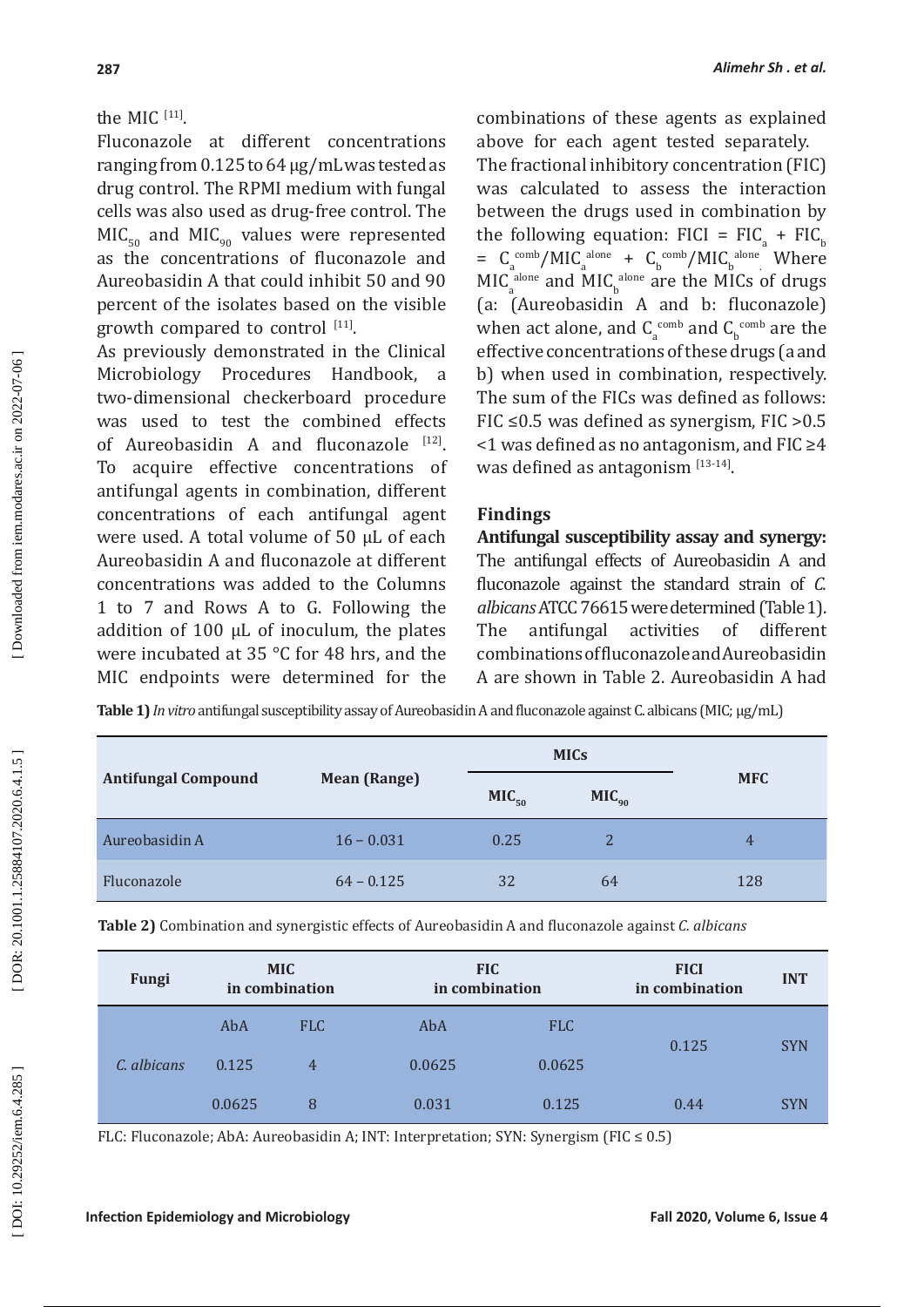a potent effect on the tested strain, by itself. Synergistic effect of Aureobasidin A and fluconazole on the isolates was determined by calculating fractional inhibitory concentration indices (FICIs) using the standard broth microdilution method (Table 2).

### **Discussion**

The present study made use of a standard strain of *C. albicans* ATCC 76615, which was recognized based on biochemical characterization techniques. The antifungal activity of Aureobasidin A was determined in vitro compared to fluconazole as a clinically effective antifungal drug. MICs of fluconazole and Aureobasidin A against *C. albicans* strains were found to be 64 and 2 μg/mL, respectively.

The limited number of antifungal agents available and the increase in resistance to available antifungal drugs such as echinocandins, polyenes, and azoles have posed a remarkable clinical challenge. The physiological and structural similarity between mammalian and fungal cells makes the development of novel antifungals more difficult. *C*. *albicans* is considered as the most common cause of human infections; it could be found in the normal human microbiota and colonize asymptomatically various parts of the body. Any alteration in the host immune system results in the overgrowth of *C*. *albicans* cells, leading to a wide range of infections, from superficial mucosal to bloodstream and deep-tissue infections [15-17]. Drug resistance in *C*. *albicans* strains has less been reported, but in patients with long-term treatment with antifungal agents and also in patients with recurrent ailments, like those with chronic mucocutaneous candidiasis, antifungal resistance has been reported [18]. The incidence of fluconazole resistance in *C*. *albicans* strains inducing oropharyngeal candidiasis is high, which could be attributed to various factors such

as previous OPC infections and fluconazole treatment  $[19]$ . The development of drugresistant *Candida* species causing lifethreatening candidiasis has become a major  $\alpha$  concern  $^{[3]}$ .

Alternative compounds targeting essential enzymes, including inositol phosphorylceramide (IPC) synthase, have recently become a topic of interest to researchers. These are present in fungal cells but not in mammalian host cells. The phosphoinositol group is transferred from phosphatidylinositol (PI) to the 1-hydroxy group of phytoceramide to form IPC by IPC synthase <a>[20]</a>; previous studies have indicated that this enzyme is necessary for fungi growth and could be targeted by Aureobasidin A  $[9, 21]$ . The inhibitory effect of Aureobasidin A has been associated with inhibiting the normal budding process and aberrant actin assembly, probably through membrane integrity break-down, which leads to cell death in Saccharomyces cerevisiae<sup>[23]</sup>. Takesako et al. (1993) indicated that oral or subcutaneous administration of Aureobasidin A was welltolerated by mice and was highly efficient in murine systemic candidiasis treatment. They also found that the fungicidal activity of this compound was more effective than Amphotericin B and fluconazole in treating mice with candidiasis [22]. The in vitro susceptibility testing results obtained in this study are consistent with previous studies findings [10] showing that Aureobasidin A MICs against *Candida* isolates are generally low. Similar to the present study, Tan and Tay (2013) examined the antifungal activities of Aureobasidin A against *Candida* planktonic and biofilm cells. In their study, the mean  $MIC<sub>50</sub>$  of Aureobasidin A was reported to be 2 µg/mL, which is similar to the present study finding  $[24]$ .

A synergistic effect was found using the combination of Aureobasidin A and fluconazole (Table 2). In all the analyzed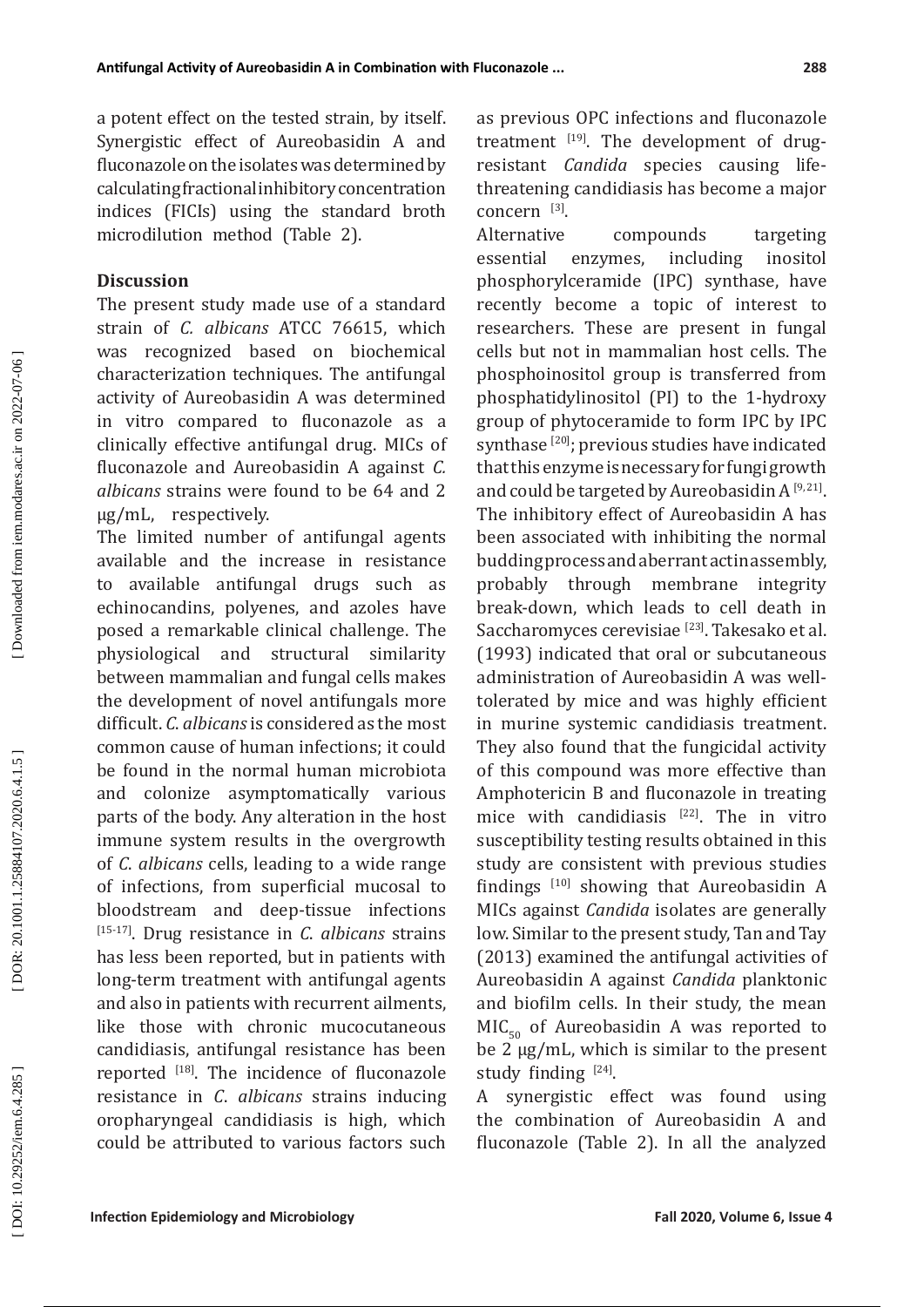combinations, the MICs of active compounds used in combination decreased compared to that of each compound alone. For example, the combination of Aureobasidin A with fluconazole reduced the MIC of each up to 4 fold compared to the use of each compound separately. This synergistic effect between these agents could be attributed to their different antifungal mechanisms. The fluconazole fungistatic characteristic is mostly due to the decreased ergosterol level in cells, which ultimately leads to cell membrane destruction [25]. The fungal membrane integrity is probably destroyed due to the use of Aureobasidin A in combination with fluconazole via total inhibition of ergosterol biosynthesis and accumulation. Decreased ergosterol biosynthesis and accumulation due to the use of these compounds in combination could lead to membrane destruction, increased cell permeability, and eventually cell death  $^{[26]}$ ,

# **Conclusion**

In conclusion, the peptide Aureobasidin A was shown to be active against fluconazoleresistant *C*. *albicans* strains. This compound indicated the most favorable antifungal effects in all assays performed and could be considered as a promising candidate in the development of new antifungal medications, especially for combination therapies. The synergistic effect of this peptide in combination with fluconazole is promising due to the increased efficacy of both molecules, decreased active concentrations, and probably decreased toxicity.

**Acknowledgments:** This work was financially supported by the Research Deputy of Tarbiat Modares University. **Ethical Permisions:** There are no ethical permissions.

**Conflict of Interest:** The authors declare no

**Authors' Contribution**: Conceptualization: MSG, MRA, and SHA; Data curation and formal analysis: MSG, MRA, and SHA ; Investigation: MSG, MRA, and SHA; Methodology and project administration: MSG, MRA, and SHA ; Supervision: MSG; Validation: MSG, MRA, and SHA ; Writing of original draft: SHA; Writing, reviewing, and editing: MSG, MRA, and SHA . **Fundings:**Not applicable.

**Consent to participate:** Not applicable.

### **References**

- 1. Tong Y, Tang J. Candida albicans infection and intestinal immunity. Microbiol Res. 2017; 198:27-35.
- 2. Martins N, Ferreira IC, Barros L, Silva S, Henriques M. Candidiasis: predisposing<br>factors, prevention, diagnosis, and prevention, diagnosis, and alternative treatment. Mycopathologia. 2014;177(5-6):223-40.
- 3. Spampinato C, Leonardi DJ. Candida infections, causes, targets, and resistance mechanisms: Traditional and alternative antifungal agents. BioMed Res Int.
- 2013;2013;204237.<br>4. Bondaryk M, K Kurzątkowski W,<br>MJ, Alergologii AP. Staniszewska MJ, Alergologii AP. Antifungal agents commonly used in the superficial and mucosal candidiasis treatment: mode of action and resistance development. Postepy Dermatol Alergol. 2013;30(5):293-301.
- 5. Ikai K, Takesako K, Shiomi K, Moriguchi M, Umeda Y, Yamamoto J, et al. Structure of aureobasidin A. Antibiotics. 1991;44(9):925-33.
- 6. Alqaisi A, Mbekeani A, Llorens MB, Elhammer A, Denny P. The antifungal Aureobasidin A and an analogue are active against the protozoan parasite Toxoplasma gondii but do not inhibit sphingolipid biosynthesis. Parasitology. 2018;145(2):148-55.
- 7. Munusamy K, Vadivelu J, Tay STJRidm.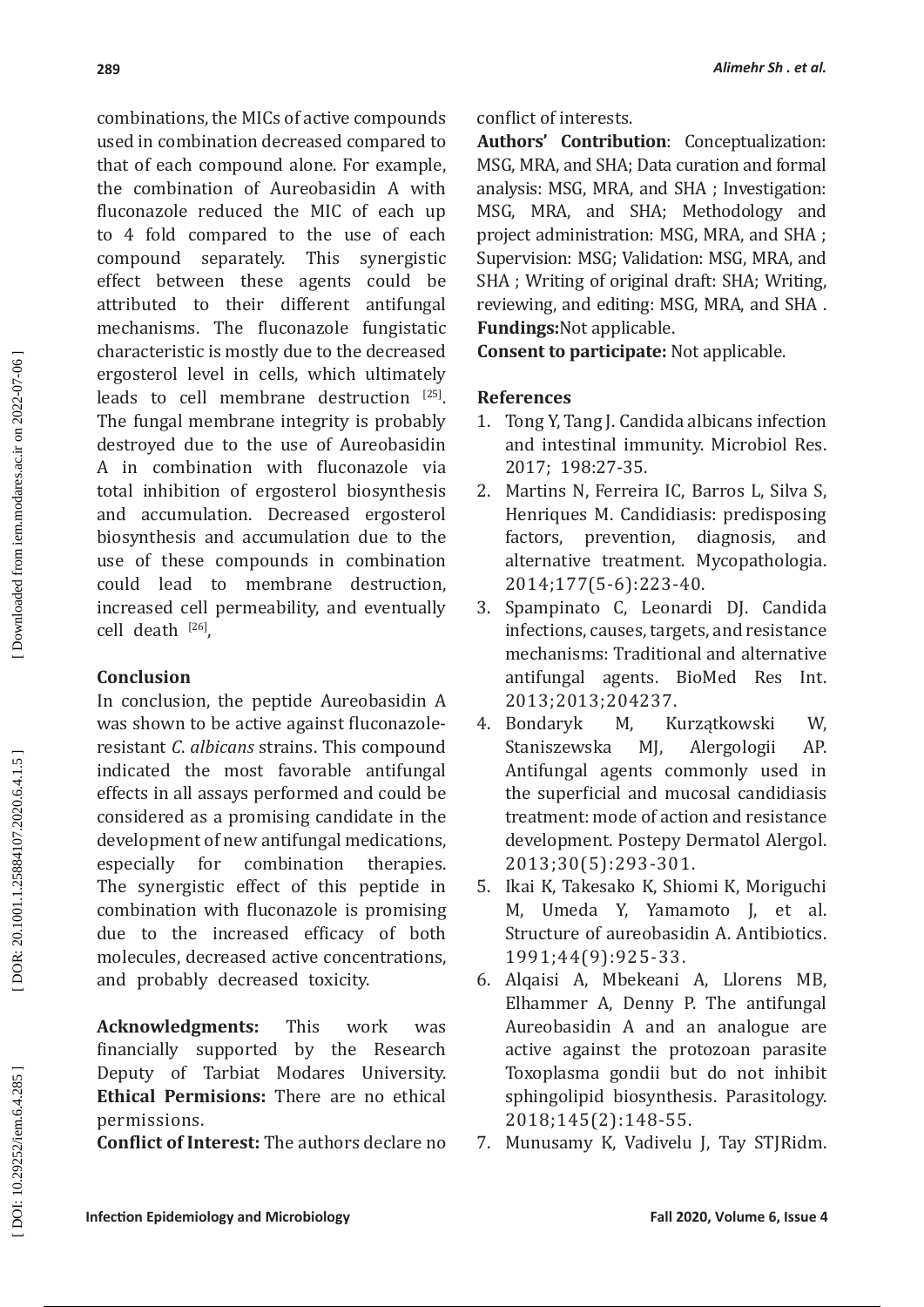A study on Candida biofilm growth characteristics and its susceptibility to Aureobasidin A. Rev Iberoam Micol. 2018;35(2):68-72.

- 8. Katsuki Y, Yamaguchi Y, Tani MJ.<br>Overexpression of PDR16 confers Overexpression of resistance to complex sphingolipid biosynthesis inhibitor Aureobasidin A in yeast *Saccharomyces cerevisiae*. FEMS Microbiol lett. 2017;365(3):fnx255.
- 9. Sugimoto Y, Sakoh H, Yamada K. IPC synthase as a useful target for antifungal drugs. Curr Drug Targets Infect Disord. 2004;4(4):311-22.
- 10. Zhong W, Jeffries MW, Georgopapadakou NH. Inhibition of inositol phosphorylceramide synthase by Aureobasidin A in *Candida* and *Aspergillus* Species. Antimicrob Agents Chemother. 2000;44(3):651-3.
- 11. CLSI. Reference Method for Broth Dilution Antifungal Susceptibility Testing of Yeasts. 4<sup>th</sup> ed. CLSI standard M27-Ed4. Wayne, PA: Clinical and Laboratory Standards Institute; 2017.
- 12. Pfaller M, Messer S, Georgopapadakou N, Martell L, Besterman J, Diekema DJ. Activity of MGCD290, a Hos2 histone deacetylase inhibitor, in combination with azole antifungals against opportunistic fungal pathogens. J Clin Microbiol. 2009;47(12):3797-804.
- 13. Sun S, Li Y, Guo Q, Shi C, Yu J, Ma L. In vitro interactions between tacrolimus and azoles against *Candida albicans* determined by different methods. Antimicrob Agents Chemother. 2008;52(2):409-17.
- 14. Lewis RE, Diekema DJ, Messer SA, Pfaller MA, Klepser ME. Comparison of Etest, chequerboard dilution and time–kill studies for the detection of synergy or antagonism between antifungal agents tested against Candida species. J Antimicrobiol Chemother. 2002;49(2):345-51.
- 15. Cornely O, Bassetti M, Calandra T, Garbino

J, Kullberg B, Lortholary O, et al. Guideline for the diagnosis and management of Candida diseases 2012: non-neutropenic adult patients. Clin Microbiol Infect. 2012;18(Suppl 7):19-37.

- 16. Lionakis MS, Netea MG. Candida and host determinants of susceptibility to invasive candidiasis. PloS Pathog. 2013;9(1):e1003079.
- 17. Vallabhaneni S, Mody RK, Walker T, Chiller TJ. The global burden of fungal diseases. Infect Dis Clin. 2016;30(1):1-11.
- 18. Arendrup MC, Patterson TF. Multidrug-<br>resistant Candida: Epidemiology. resistant Candida: Epidemiology, molecular mechanisms, and treatment. J Infect Dis. 2017;216(Suppl 3):S445-S51.
- 19. Revankar SG, Kirkpatrick WR, McAtee RK, Dib OP, Fothergill AW, Redding SW, et al. Detection and significance of fluconazole resistance in oropharyngeal candidiasis in human immunodeficiency virus-infected patients. J Infect Dis. 1996;174(4):821-7.
- 20. Dickson RC. Sphingolipid functions in Saccharomyces cerevisiae: comparison to mammals. Annu Rev Biochem. 1998;67:27-48.
- 21. Nagiec MM, Nagiec EE, Baltisberger JA, Wells GB, Lester RL, Dickson RC. Sphingolipid synthesis as a target for antifungal drugs complementation of the inositol phosphorylceramide synthase defect in a mutant strain of Saccharomyces cerevisiae by the AUR1 gene. J Biol Chem. 1997;272(15):9809-17.
- 22. Takesako K, Kuroda H, Inoue T, Haruna F, Yoshikawa Y, Kato I, et al. Biological properties of aureobasidin A, a cyclic depsipeptide antifungal antibiotic.<br>Antibiotics. 1993;46(9):1414-20. Antibiotics. 1993;46(9):1414-20.
- 23. Endo M, Takesako K, Kato I, Yamaguchi H. Fungicidal action of aureobasidin A, a cyclic depsipeptide antifungal antibiotic, against Saccharomyces cerevisiae. Antimicrob Agents Chemother.